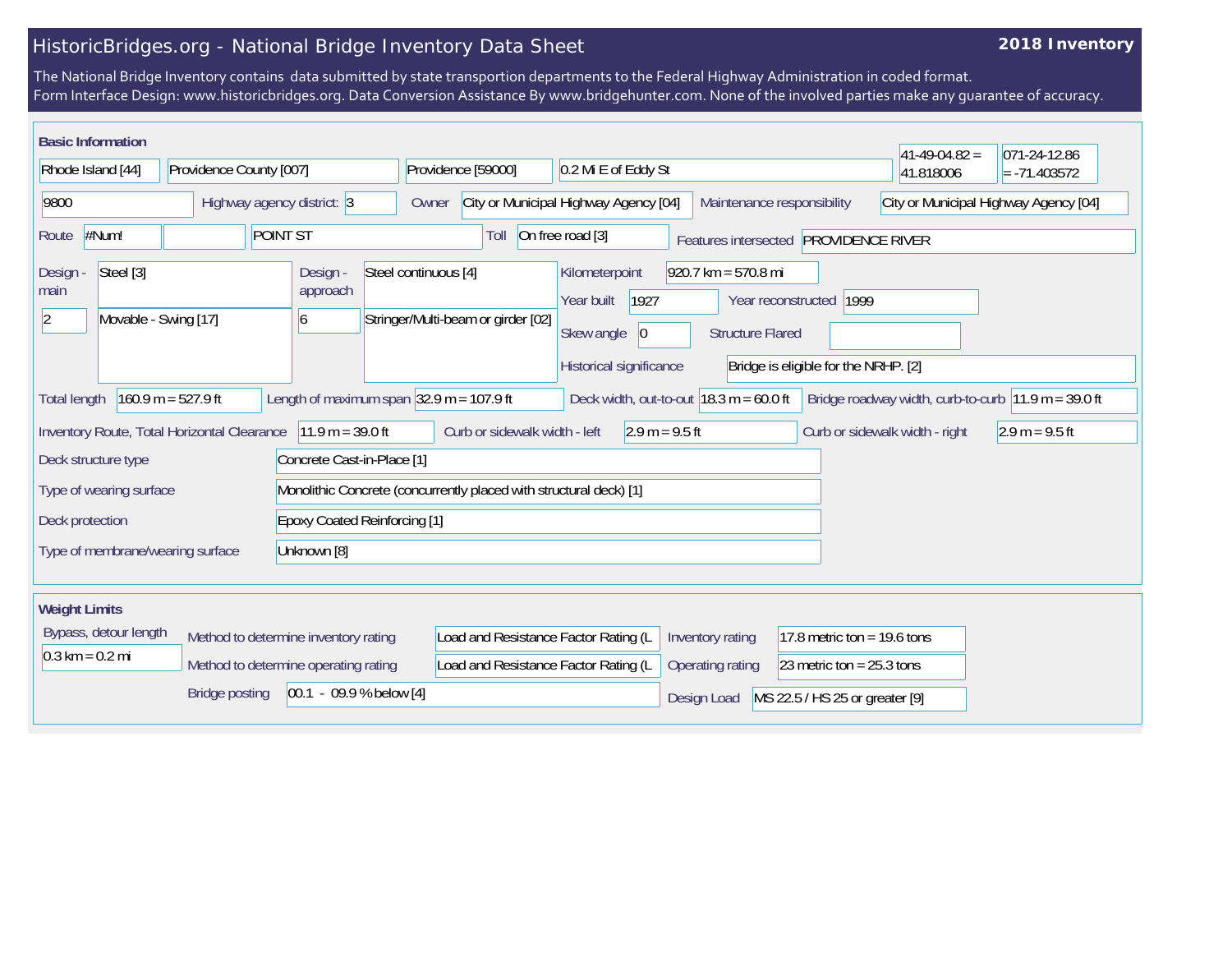| <b>Functional Details</b>                                                                        |                                   |                                             |                                                  |                                                                                         |                    |
|--------------------------------------------------------------------------------------------------|-----------------------------------|---------------------------------------------|--------------------------------------------------|-----------------------------------------------------------------------------------------|--------------------|
| 23254<br>Average daily truck traffi 2<br>Average Daily Traffic                                   | Year 2015<br>%                    | Future average daily traffic                | 27905                                            | 2036<br>Year                                                                            |                    |
| Road classification<br>Other Principal Arterial (Urban) [14]                                     | Lanes on structure 3              |                                             |                                                  | Approach roadway width                                                                  | $11.9 m = 39.0 ft$ |
| Type of service on bridge Highway-pedestrian [5]                                                 |                                   | Direction of traffic 2 - way traffic [2]    |                                                  | Bridge median                                                                           |                    |
| Parallel structure designation<br>No parallel structure exists. [N]                              |                                   |                                             |                                                  |                                                                                         |                    |
| Type of service under bridge<br>Waterway [5]                                                     | Lanes under structure             | $\vert 0 \vert$                             | Navigation control                               |                                                                                         |                    |
| Navigation vertical clearanc<br>$0 = N/A$                                                        |                                   | Navigation horizontal clearance $ 0 = N/A $ |                                                  |                                                                                         |                    |
| Minimum navigation vertical clearance, vertical lift bridge                                      |                                   |                                             | Minimum vertical clearance over bridge roadway   |                                                                                         | $4.98 m = 16.3 ft$ |
| Minimum lateral underclearance reference feature Feature not a highway or railroad [N]           |                                   |                                             |                                                  |                                                                                         |                    |
| Minimum lateral underclearance on right $0 = N/A$                                                |                                   |                                             | Minimum lateral underclearance on left $0 = N/A$ |                                                                                         |                    |
| Minimum Vertical Underclearance $ 0 = N/A $                                                      |                                   |                                             |                                                  | Minimum vertical underclearance reference feature Feature not a highway or railroad [N] |                    |
| Appraisal ratings - underclearances N/A [N]                                                      |                                   |                                             |                                                  |                                                                                         |                    |
| <b>Repair and Replacement Plans</b>                                                              |                                   |                                             |                                                  |                                                                                         |                    |
| Type of work to be performed                                                                     | Work done by                      | Work to be done by contract [1]             |                                                  |                                                                                         |                    |
| Bridge rehabilitation because of general structure<br>deterioration or inadequate strength. [35] | Bridge improvement cost           | 6177000                                     | Roadway improvement cost                         | 618000                                                                                  |                    |
|                                                                                                  | Length of structure improvement   | $160.9 m = 527.9 ft$                        |                                                  | Total project cost<br>9266000                                                           |                    |
|                                                                                                  | Year of improvement cost estimate |                                             |                                                  |                                                                                         |                    |
|                                                                                                  | Border bridge - state             |                                             |                                                  | Border bridge - percent responsibility of other state                                   |                    |
|                                                                                                  | Border bridge - structure number  |                                             |                                                  |                                                                                         |                    |